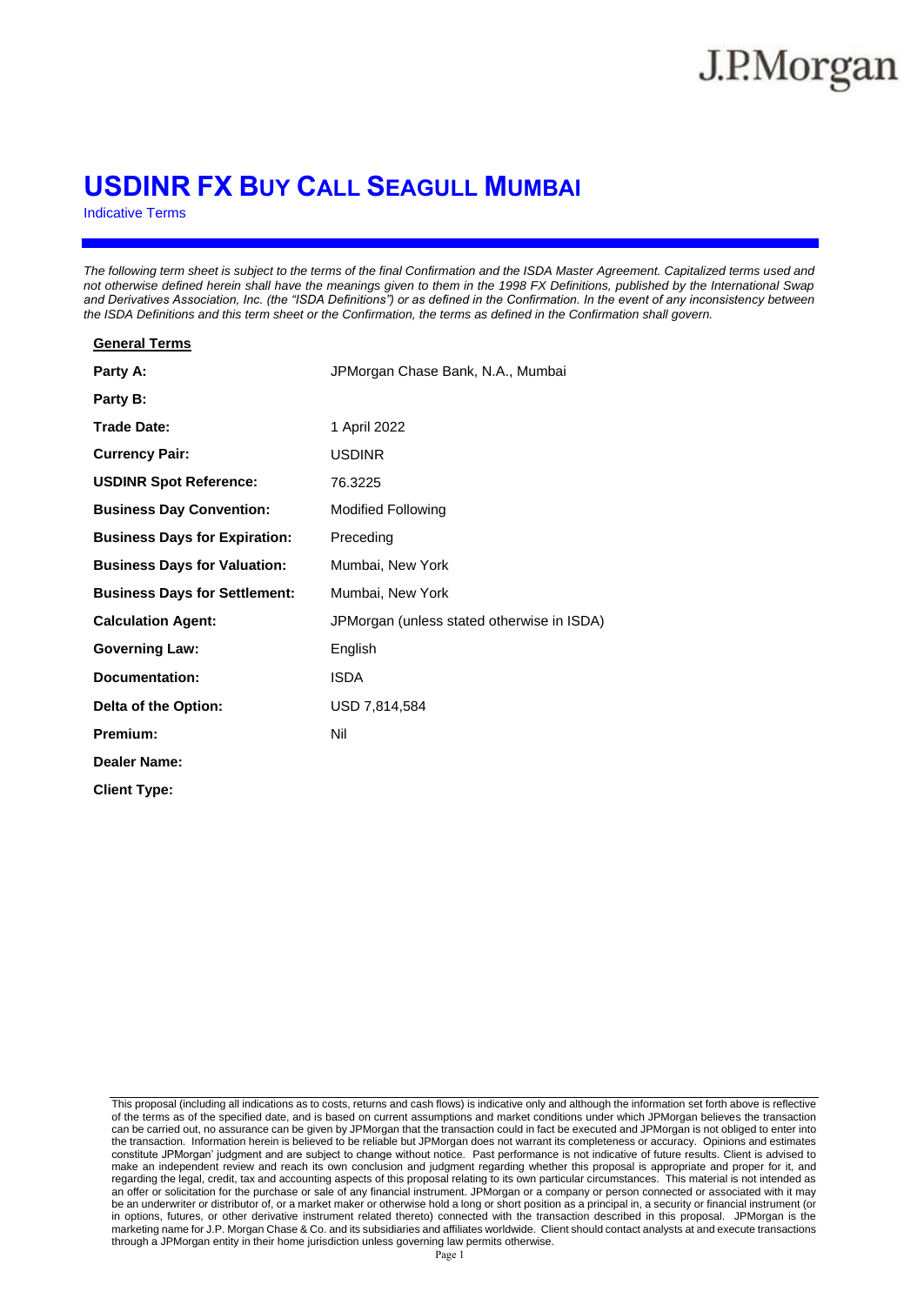### **Option 1 Details:**

| Buyer:                                       | Party A              |
|----------------------------------------------|----------------------|
| Seller:                                      | Party B              |
| <b>Currency Option Style:</b>                | European             |
| <b>Currency Option Type:</b>                 | USD Put / INR Call   |
| <b>Put Currency and Put Currency Amount:</b> | USD 15,000,000       |
| <b>Put Strike Price:</b>                     | 76,0000              |
| <b>Expiration Date:</b>                      | 27 May 2022          |
| <b>Expiration Time:</b>                      | 3:00 p.m. Tokyo Time |
| <b>Settlement Date:</b>                      | 31 May 2022          |

## **Option 2 Details:**

| Buyer:                                         | Party B              |
|------------------------------------------------|----------------------|
| Seller:                                        | Party A              |
| <b>Currency Option Style:</b>                  | European             |
| <b>Currency Option Type:</b>                   | USD Call / INR Put   |
| <b>Call Currency and Call Currency Amount:</b> | USD 15,000,000       |
| <b>Call Strike Price:</b>                      | 77.0000              |
| <b>Expiration Date:</b>                        | 27 May 2022          |
| <b>Expiration Time:</b>                        | 3:00 p.m. Tokyo Time |
| <b>Settlement Date:</b>                        | 31 May 2022          |

### **Option 3 Details:**

| Buyer:                                                 | Party A              |
|--------------------------------------------------------|----------------------|
| Seller:                                                | Party B              |
| <b>Currency Option Style:</b>                          | European             |
| <b>Currency Option Type:</b>                           | USD Call / INR Put   |
| Call Currency and Call Currency Amount: USD 15,000,000 |                      |
| <b>Call Strike Price:</b>                              | 78.0025              |
| <b>Expiration Date:</b>                                | 27 May 2022          |
| <b>Expiration Time:</b>                                | 3:00 p.m. Tokyo Time |
|                                                        |                      |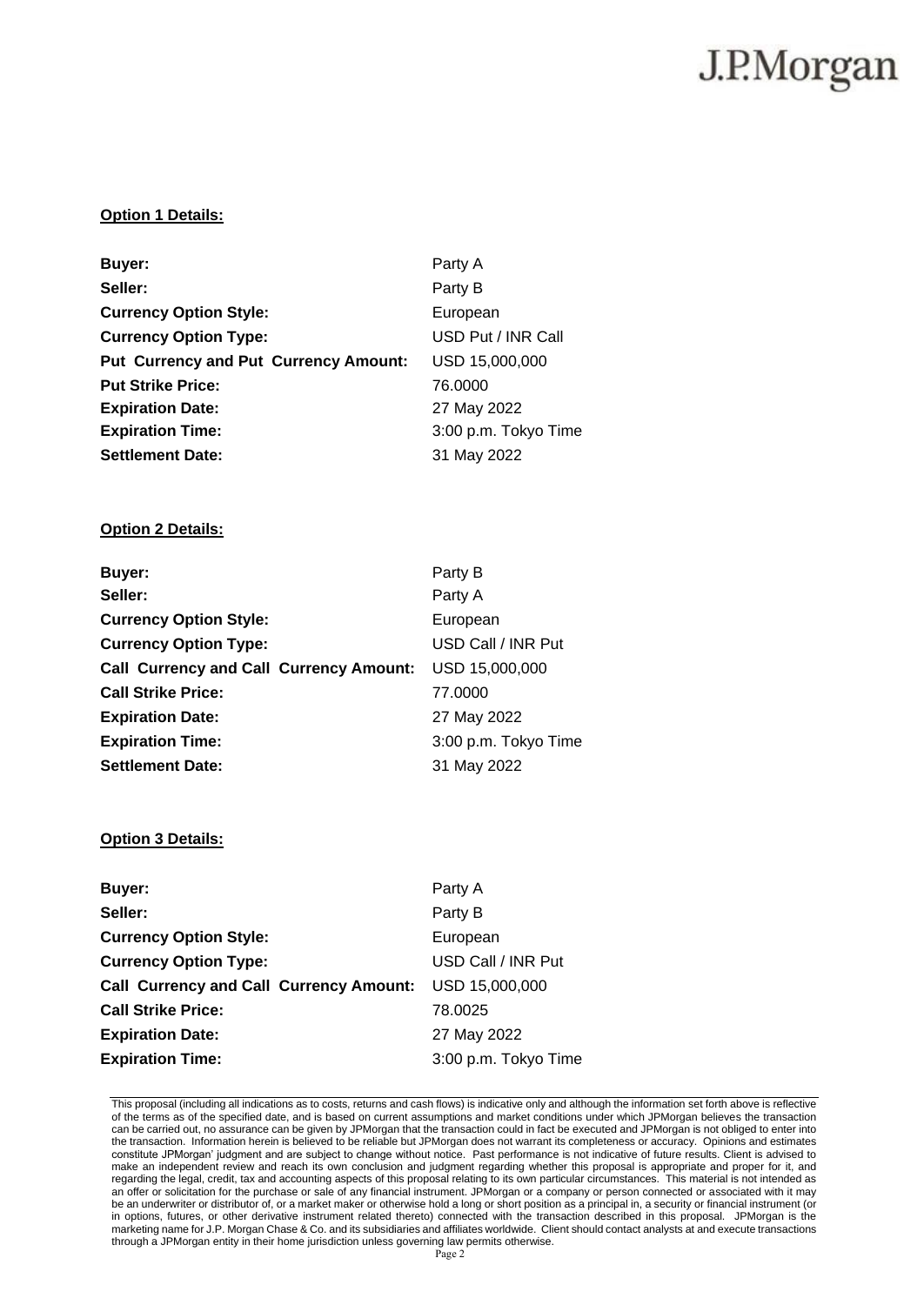#### **Settlement Date:** 31 May 2022

#### **Risk Disclosure:**

There are significant risks associated with this Transaction including, but not limited to, foreign exchange risk, price risk, liquidity risk and credit risk. Counterparties should consult their own financial, legal, accounting, and tax advisors about the risk associated with this Transaction, the appropriate tools to analyze the Transaction, and the suitability of the Transaction in each counterparty's particular circumstances. No counterparty should enter into the Transaction described above unless that counterparty understands and has sufficient financial resources to bear the price, foreign exchange, market, liquidity, structure, and other risks associated with the Transaction.

#### Foreign Exchange Risk:

This Transaction is exposed to movements in USDINR spot rate and forward exchange rates as illustrated below.

#### Volatility Risk:

This Transaction is exposed to movements in volatility. If volatility changes from its current position, there is a risk that the mark to market value of the Transaction for Party B will be adversely affected.

#### Liquidity Risk:

This Transaction is not a readily liquid instrument. There may exist a time when there is a lack of liquidity or low trading volume in the market for the Transaction, and this potential illiquidity could significantly decrease the market value of the Transaction for Party B.

#### Credit Risk:

This transaction carries the credit risk of Party A.

#### Ordinary Course of Business:

In the ordinary course of their business, JPMorgan or any of its affiliates or subsidiaries may affect transactions for their own account or for the account of their customers. In conducting such business neither JPMorgan nor any of its affiliates or subsidiaries is obliged to take into account the circumstances of the parties to the Transaction or act in a manner which is favorable to them. Such activity may, or may not affect the value of the Transaction, but potential investors should be aware that a conflict may arise.

#### **Potential Conflicts of Interest:**

Potential conflicts of interest may exist in the structure and operation of the strategy and the course of the normal business activities of JPMorgan or any of its affiliates or subsidiaries or their respective directors, officers, employees, representatives, delegates or agents of their normal business activities.

#### **Underlying Exposure**

This Transaction has been entered into by Party B for the purpose of hedging its underlying USD exposure ("Underlying Exposure"), details of which are as follows:

#### **USD 15,000,000 Imports** maturing on or after **31 May 2022**

#### **Purpose of the Transaction:**

Party B has confirmed that this transaction has been carried out at Party B's request and it is entering into this Transaction for the purpose of hedging its Underlying USD Exposure. Under this transaction:

This proposal (including all indications as to costs, returns and cash flows) is indicative only and although the information set forth above is reflective of the terms as of the specified date, and is based on current assumptions and market conditions under which JPMorgan believes the transaction can be carried out, no assurance can be given by JPMorgan that the transaction could in fact be executed and JPMorgan is not obliged to enter into the transaction. Information herein is believed to be reliable but JPMorgan does not warrant its completeness or accuracy. Opinions and estimates constitute JPMorgan' judgment and are subject to change without notice. Past performance is not indicative of future results. Client is advised to make an independent review and reach its own conclusion and judgment regarding whether this proposal is appropriate and proper for it, and regarding the legal, credit, tax and accounting aspects of this proposal relating to its own particular circumstances. This material is not intended as an offer or solicitation for the purchase or sale of any financial instrument. JPMorgan or a company or person connected or associated with it may be an underwriter or distributor of, or a market maker or otherwise hold a long or short position as a principal in, a security or financial instrument (or in options, futures, or other derivative instrument related thereto) connected with the transaction described in this proposal. JPMorgan is the marketing name for J.P. Morgan Chase & Co. and its subsidiaries and affiliates worldwide. Client should contact analysts at and execute transactions through a JPMorgan entity in their home jurisdiction unless governing law permits otherwise.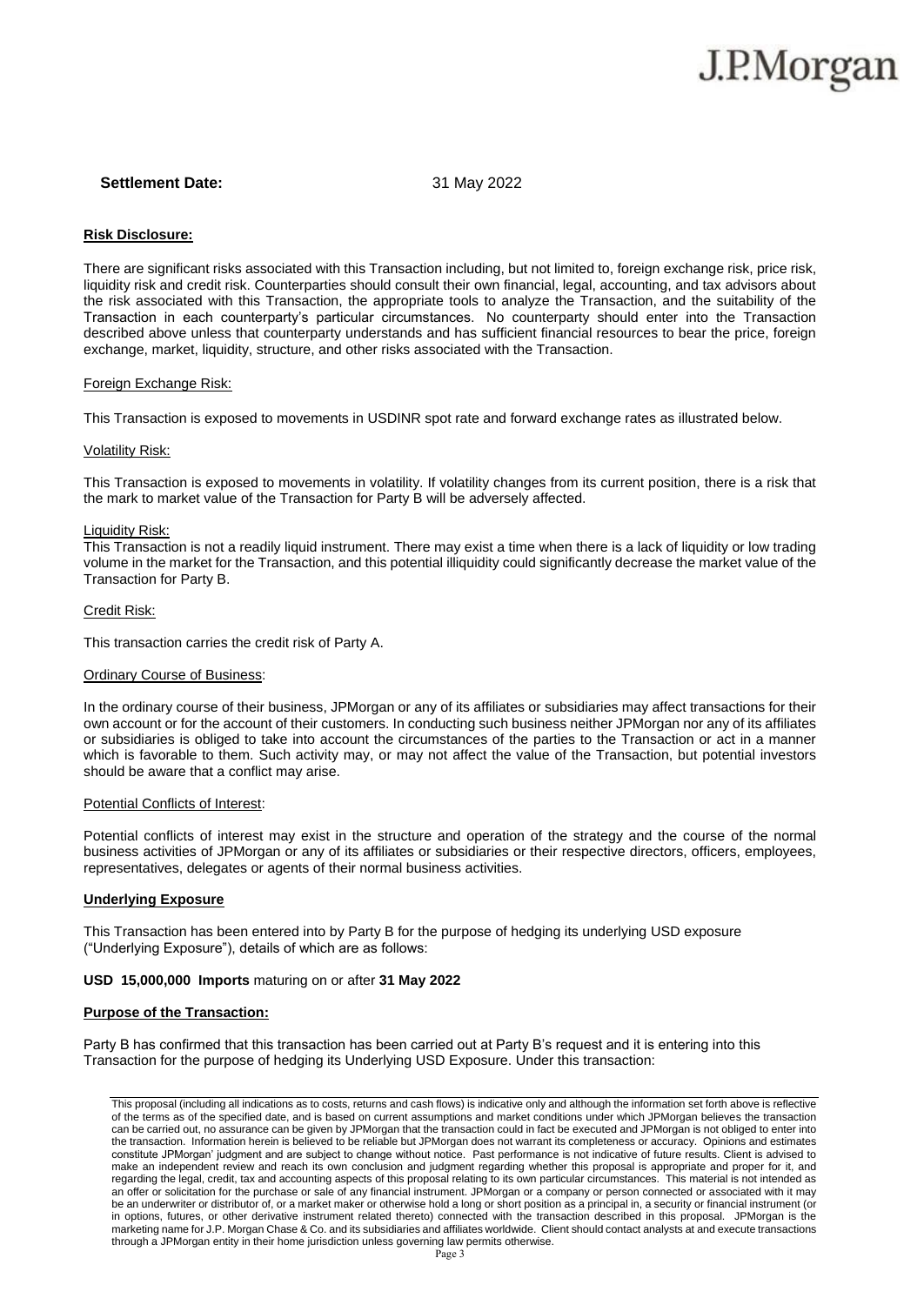- If USDINR spot rate at Expiration Date is below 76.0000, Party B has the obligation to buy USD 15,000,000 at 76.0000

- If USDINR spot rate at Expiration Date is between 76.0000 and 77.0000, Party B can buy USD 15,000,000 at market rate

- If USDINR spot rate at Expiration Date is between 77.0000 and 78.0025, Party B has the right to buy USD 15,000,000 at 77.0000

- If USDINR spot rate at Expiration Date is above 78.0025, Party B has the right to buy USD 15,000,000 at rate which is 1.0025 better than prevailing market rate

### **Scenario Analysis**

The following Scenario Analysis is provided for illustrative and convenience purposes only. It should not be relied on by Party B, and JPMorgan expressly disclaims any responsibility or reliance by Party B. In case of any doubt, Party B should consult with their own professional advisers

The following Scenario analysis assumes various levels of USDINR spot rate which, in JPMorgan's view, represents low, medium and high risk scenarios on the relevant expiration dates and shows the resultant cash flow gain/loss to Party B. The scenario analysis represented here are not comprehensive.

| <b>USD Notional</b> | <b>USDINR spot rate at</b><br><b>Expiration Date</b> | Gain/ Loss in INR<br>(taking into account premium) |
|---------------------|------------------------------------------------------|----------------------------------------------------|
| 15,000,000          | 73.50                                                | $-37,500,000.00$                                   |
| 15,000,000          | 74.50                                                | $-22,500,000.00$                                   |
| 15,000,000          | 75.50                                                | $-7,500,000.00$                                    |
| 15,000,000          | 76.50                                                | 0.00                                               |
| 15,000,000          | 77.50                                                | 7,500,000.00                                       |
| 15,000,000          | 78.50                                                | 15,037,500.00                                      |
| 15,000,000          | 79.50                                                | 15,037,500.00                                      |
| 15,000,000          | 80.50                                                | 15,037,500.00                                      |

A negative number in Gain/ Loss denotes a LOSS to Party B.

### **Mark-to-Market (MTM) Sensitivity Analysis**

The following MTM Analysis is provided for illustrative and convenience purposes only. It should not be relied on by Party B, and JPMorgan expressly disclaims any responsibility or reliance by Party B. In case of any doubt, Party B should consult with their own professional advisers.

Please note that the below MTM Analysis is only accurate as of Trade Date. Changes in the MTM due to shifts in USDINR spot rate are tabulated in the MTM analysis.

This MTM Analysis does not take into account other factors and parameters (market, trading, liquidity or otherwise) or model parameters-marks. If such parameters move in extreme fashions, they may cause the MTM to change significantly and may change in a way that adversely impacts Party B.

A negative number in Gain/ Loss denotes a LOSS to Party B.

This proposal (including all indications as to costs, returns and cash flows) is indicative only and although the information set forth above is reflective of the terms as of the specified date, and is based on current assumptions and market conditions under which JPMorgan believes the transaction can be carried out, no assurance can be given by JPMorgan that the transaction could in fact be executed and JPMorgan is not obliged to enter into the transaction. Information herein is believed to be reliable but JPMorgan does not warrant its completeness or accuracy. Opinions and estimates constitute JPMorgan' judgment and are subject to change without notice. Past performance is not indicative of future results. Client is advised to make an independent review and reach its own conclusion and judgment regarding whether this proposal is appropriate and proper for it, and regarding the legal, credit, tax and accounting aspects of this proposal relating to its own particular circumstances. This material is not intended as an offer or solicitation for the purchase or sale of any financial instrument. JPMorgan or a company or person connected or associated with it may be an underwriter or distributor of, or a market maker or otherwise hold a long or short position as a principal in, a security or financial instrument (or in options, futures, or other derivative instrument related thereto) connected with the transaction described in this proposal. JPMorgan is the marketing name for J.P. Morgan Chase & Co. and its subsidiaries and affiliates worldwide. Client should contact analysts at and execute transactions through a JPMorgan entity in their home jurisdiction unless governing law permits otherwise.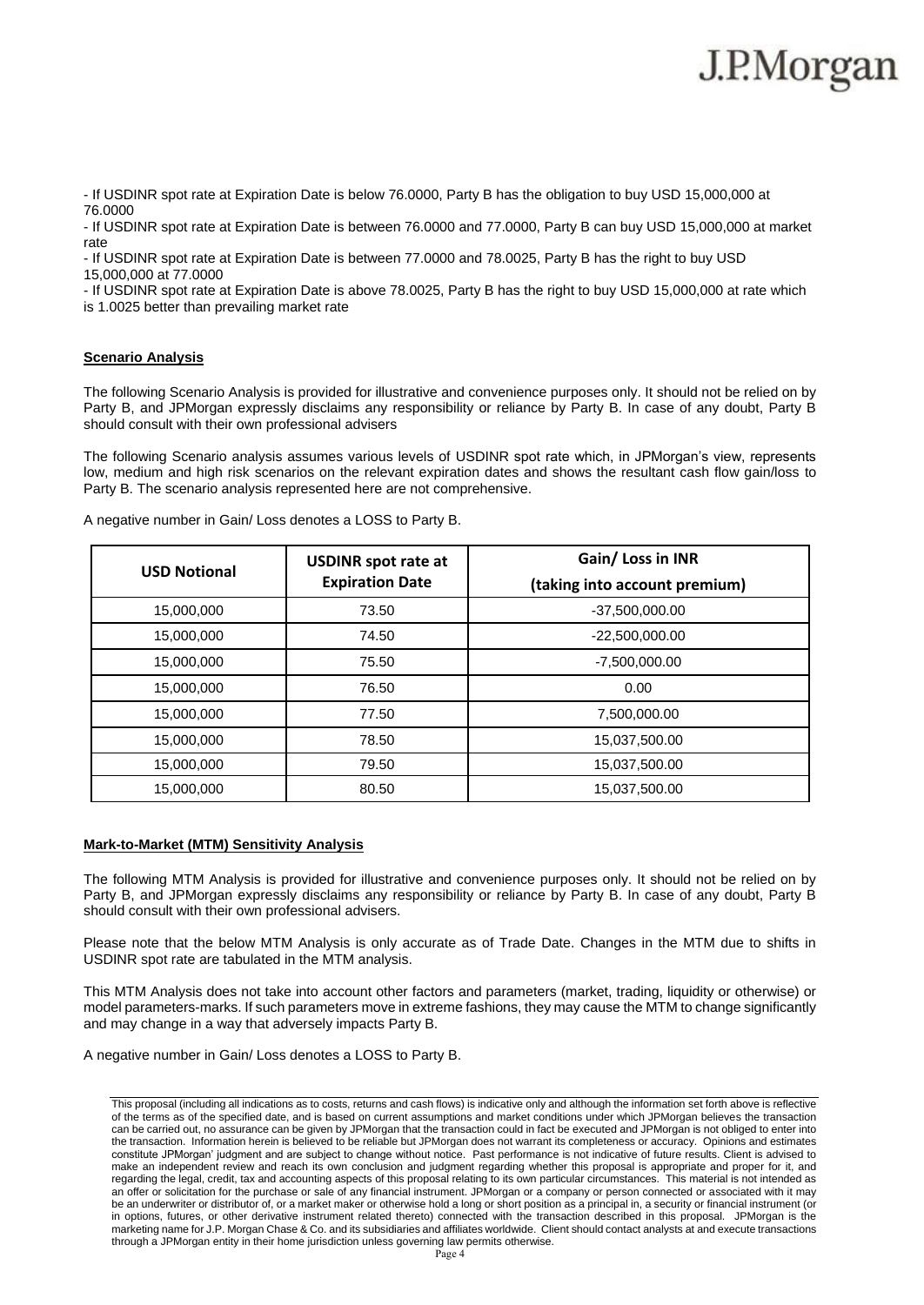| <b>USDINR Spot rate</b> | <b>MTM Impact (INR)</b> |
|-------------------------|-------------------------|
| 73.50                   | -29,572,412.63          |
| 74.50                   | -17,295,826.88          |
| 75.50                   | -7,029,914.48           |
| 76.50                   | 956,613.38              |
| 77.50                   | 6,742,918.50            |
| 78.50                   | 10,601,644.80           |
| 79.50                   | 12,906,057.83           |
| 80.50                   | 14,101,124.63           |

#### **Level of pricing variables and impact of variables on pricing**

The following analysis is provided for information and illustrative purposes only. All information provided herein is indicative, non-exhaustive and is based on certain assumptions and current market conditions and is subject to change without notice.

It should not be relied on by Party B, and JPMorgan makes no representation or warranty regarding the accuracy or completeness of the information herein. JPMorgan expressly disclaims any responsibility or reliance by Party B. In case of any doubt, Party B must make an independent assessment of the Transaction in light of its own circumstances and determine with its own professional advisers any suitability or appropriateness implications of the Transaction.

### **The market level of primary market variables used in determining the price of the transaction is as follows:**

#### **USDINR FX volatility:**

| <b>Strike</b> | Vol    |
|---------------|--------|
| 76.0000       | 5.845% |
| 77.0000       | 6.012% |
| 78.0025       | 6.343% |

#### **USDINR forward points:** 0.6225

The primary market variables used for determining the mark-to-market value along with their directional impact are listed below for information purposes only and is subject to change. Each directional impact assumes that the variable under consideration moves from its current position while all other variables are kept constant. The directional impact may no longer hold if more than one variable is allowed to move from their current positions. The primary market variables used for determining the mark-to-market value of the transaction as of Trade Date are listed below along with their directional impact on the mark-to-market value. JPMorgan accepts no responsibility or liability whatsoever to any person in respect of the information herein.

| <b>Pricing Variable</b> | <b>Directional Impact</b> |
|-------------------------|---------------------------|
|-------------------------|---------------------------|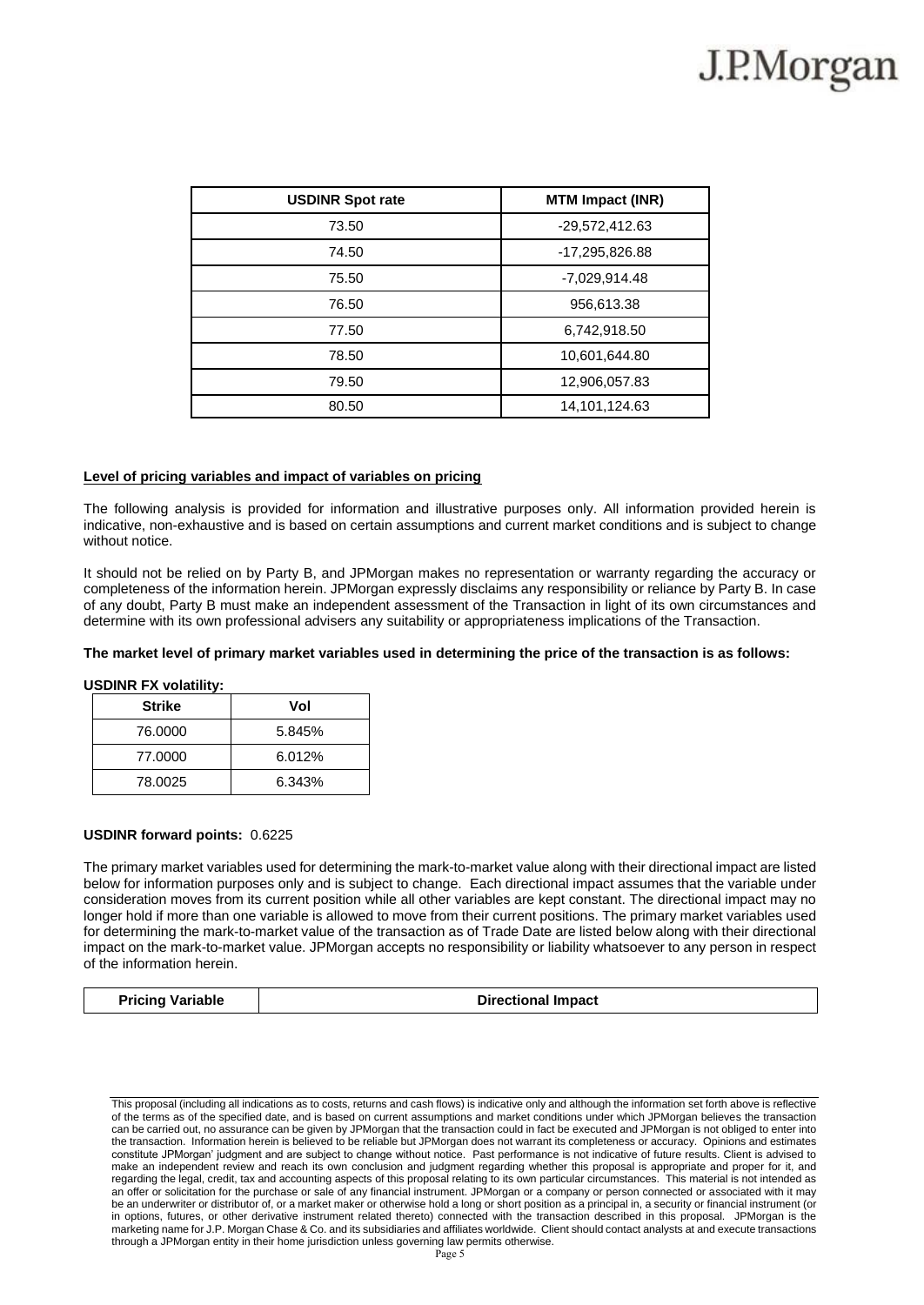| <b>USDINR Spot Rate</b>      | If USDINR spot rate moves up, MTM for Party B will get favorably impacted.<br>If USDINR spot rate moves down, MTM for Party B will get adversely<br>impacted.            |
|------------------------------|--------------------------------------------------------------------------------------------------------------------------------------------------------------------------|
| <b>USDINR FX Volatility</b>  | If USDINR FX volatility moves up, MTM for Party B will get adversely<br>impacted.<br>If USDINR FX volatility moves down, MTM for Party B will get favorably<br>impacted. |
| <b>USDINR Forward Points</b> | If USDINR Forward points move up, MTM for Party B will get favorably<br>impacted.<br>If USDINR Forward points move down, MTM for Party B will get adversely<br>impacted. |

### **Periodicity of valuation statement from JPMorgan**

Valuation statements in relation to all Transactions executed between the parties will be made available to the Counterparty on the "Optimize" application present on JPMorgan's online platform, J.P.Morgan Markets ("**Optimize Platform**"). The Counterparty will be able to view and download such valuation statements for any period at any point of time from the Optimize Platform. To the extent the Counterparty wishes to receive valuation statements via email or any other mode of communication, it should reach out to its representative at JPMorgan and make a request in writing for such alternate process to be set-up for purposes of sharing valuation statements with the Counterparty. JPMorgan shall consider Counterparty's request and if reasonable and operationally practicable, JPMorgan may agree to share the valuation statements, within such mutually agreed periodicity, with the Counterparty via email or any alternative mode of communication.

### **Representations:**

Each party represents to the other party on the date on which it enters into this Transaction that (absent a written agreement between the parties in respect of this Transaction that expressly imposes affirmative obligations to the contrary):

(i) It is acting for its own account, and it has made its own independent decisions to enter into this Transaction and as to whether this Transaction is appropriate or proper for it based upon its own judgment and upon advice from such tax, accounting, regulatory, legal and financial advisers as it has deemed necessary, and not upon any view expressed by the other. It is not relying on any communication (written or oral) of the other party as investment advice or as a recommendation to enter into this Transaction; it being understood that information and explanations related to the terms and conditions of this Transaction shall not be considered investment advice or a recommendation to enter into this Transaction. No communication (written or oral) received from the other party shall be deemed to be an assurance or guarantee as to the expected results of this Transaction;

(ii) It is capable of assessing the merits of and understanding (on its own behalf or through independent professional advice), and understands and accepts, the terms, conditions and risks of this Transaction. It is also capable of assuming, and assumes, the risks of this Transaction;

(iii) The other party is not acting as a fiduciary for, or an adviser to it in respect of this Transaction.

(iv) This Transaction is subject at all times, to the applicable laws, including but not limited to the Reserve Bank of India ("RBI") and the Foreign Exchange Management Act, 1999, rules, regulations and guidelines issued thereunder, as may be amended from time to time (collectively, the "Regulations") and does not contravene any of the said Regulations.

With respect to this Transaction, Party B represents and confirms to JPMorgan as follows:

This proposal (including all indications as to costs, returns and cash flows) is indicative only and although the information set forth above is reflective of the terms as of the specified date, and is based on current assumptions and market conditions under which JPMorgan believes the transaction can be carried out, no assurance can be given by JPMorgan that the transaction could in fact be executed and JPMorgan is not obliged to enter into the transaction. Information herein is believed to be reliable but JPMorgan does not warrant its completeness or accuracy. Opinions and estimates constitute JPMorgan' judgment and are subject to change without notice. Past performance is not indicative of future results. Client is advised to make an independent review and reach its own conclusion and judgment regarding whether this proposal is appropriate and proper for it, and regarding the legal, credit, tax and accounting aspects of this proposal relating to its own particular circumstances. This material is not intended as an offer or solicitation for the purchase or sale of any financial instrument. JPMorgan or a company or person connected or associated with it may be an underwriter or distributor of, or a market maker or otherwise hold a long or short position as a principal in, a security or financial instrument (or in options, futures, or other derivative instrument related thereto) connected with the transaction described in this proposal. JPMorgan is the marketing name for J.P. Morgan Chase & Co. and its subsidiaries and affiliates worldwide. Client should contact analysts at and execute transactions through a JPMorgan entity in their home jurisdiction unless governing law permits otherwise.